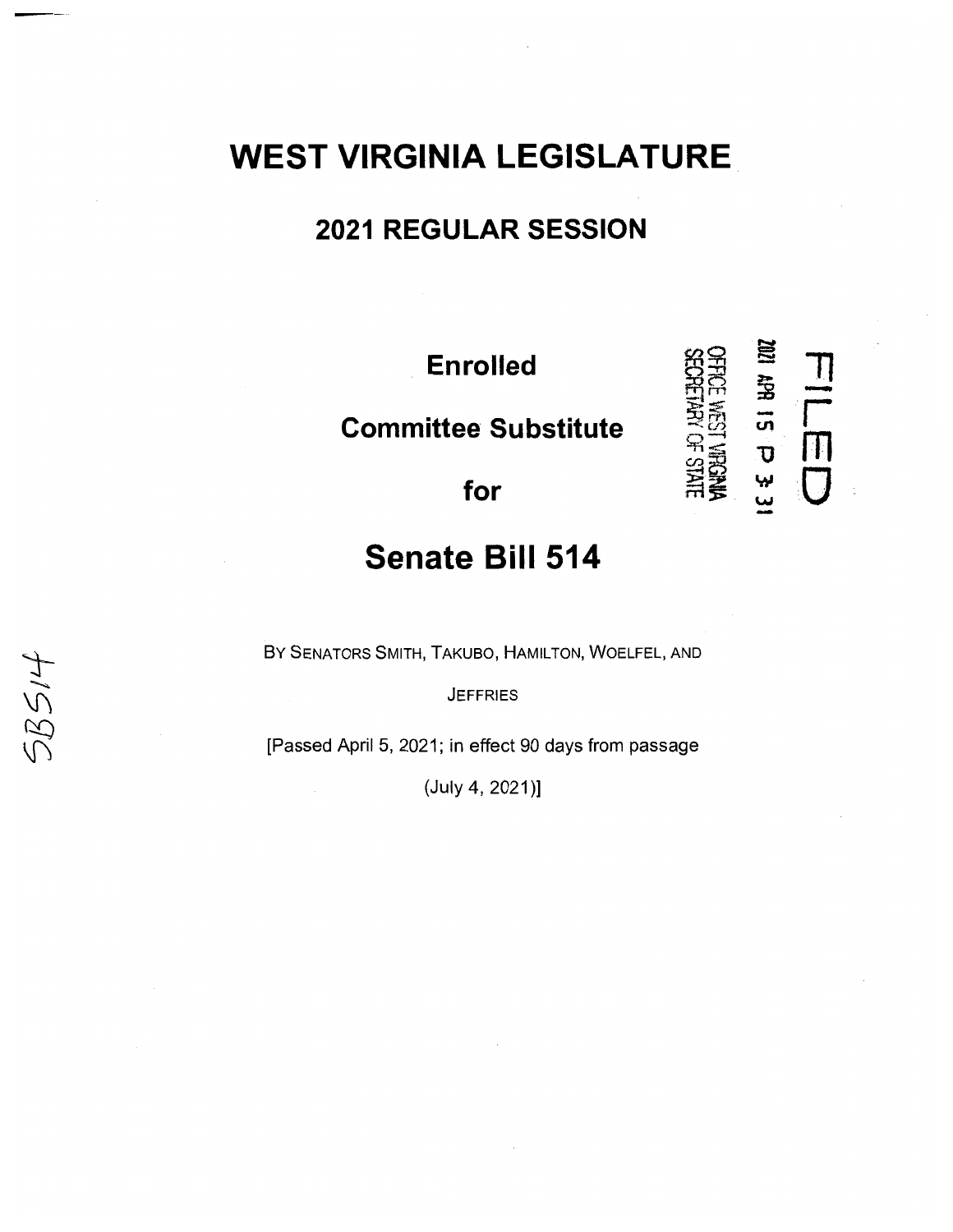# **WEST VIRGINIA LEGISLATURE**

### **2021 REGULAR SESSION**

**Enrolled** 

**Committee Substitute** 

。<br>. T **STARS TO YOURS** s<br>**1**<br>**1**<br>**1** 

rn

 $\cup$ 

**for** 

# **Senate Bill 514**

BY SENATORS SMITH, TAKUBO, HAMILTON, WOELFEL, AND

**JEFFRIES** 

[Passed April 5, 2021; in effect 90 days from passage

 $(July 4, 2021)]$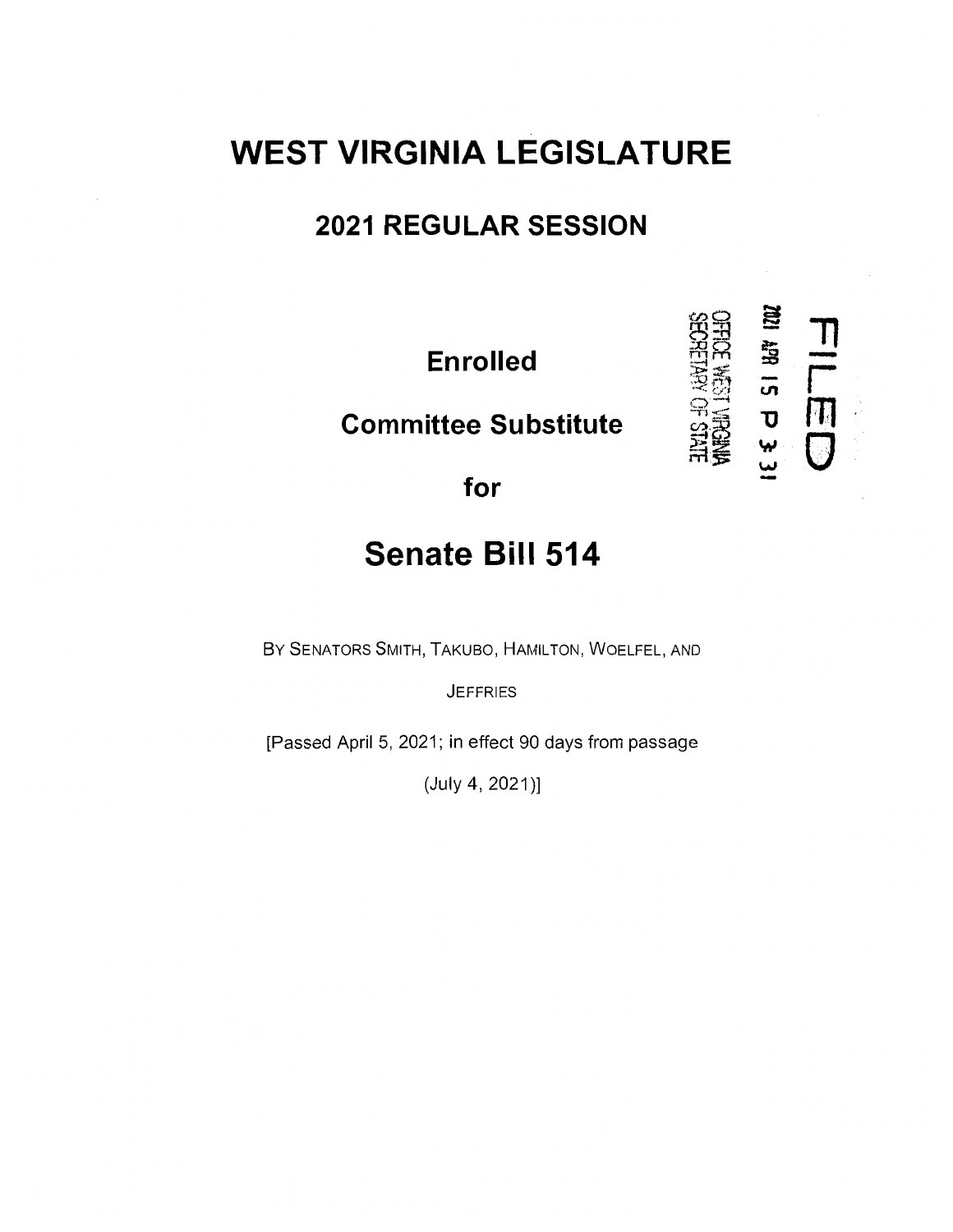Enr CS for SB 514

1 AN ACT to amend and reenact §20-1-16 of the Code of West Virginia, 1931, as amended, relating 2 to the Natural Resources Commission; providing for the composition and membership of 3 the commission; providing criteria and qualifications for the appointment of 4 commissioners; and providing for reimbursement of expenses for commissioners.

Be it enacted by the Legislature of West Virginia:

#### **ARTICLE 1. ORGANIZATION AND ADMINISTRATION.**

#### **§20-1-16. Natural Resources Commission - generally.**

1 (a) The Natural Resources Commission, created and established by §20-1-3 of this code, 2 shall be a public benefit corporation and as such may sue and be sued, plead and be impleaded, 3 contract and be contracted with, and have and use a common seal. It shall be a commission 4 advisory to the director and to the Division of Natural Resources. The commission shall be 5 composed of seven members, known as commissioners, one from each division of natural 6 resources district and the remainder from the state at large, and shall be appointed to provide the 7 broadest geographic distribution possible so that each commissioner shall attend the division 8 sectional meetings established in §20-1-7(6) of this code within his or her respective district.

9 (b) The Governor, with the advice and consent of the Senate, shall appoint the seven 10 members for the following terms beginning July 1, 2021:

11 (1) Three for a term of four years;

12 (2) Two for a term of three years; and

13 (3) Two for a term of two years.

14 (4) Successors to appointed members whose terms expire shall be appointed for terms of 15 four years. Any commissioner whose term has expired shall serve until his or her successor has 16 been appointed. An appointed commissioner may not serve more than two consecutive terms. 17 Vacancies shall be filled for any unexpired term. Appointment to fill a vacancy shall not be 18 considered as one of two full terms. Any commissioner who has served two or more consecutive

1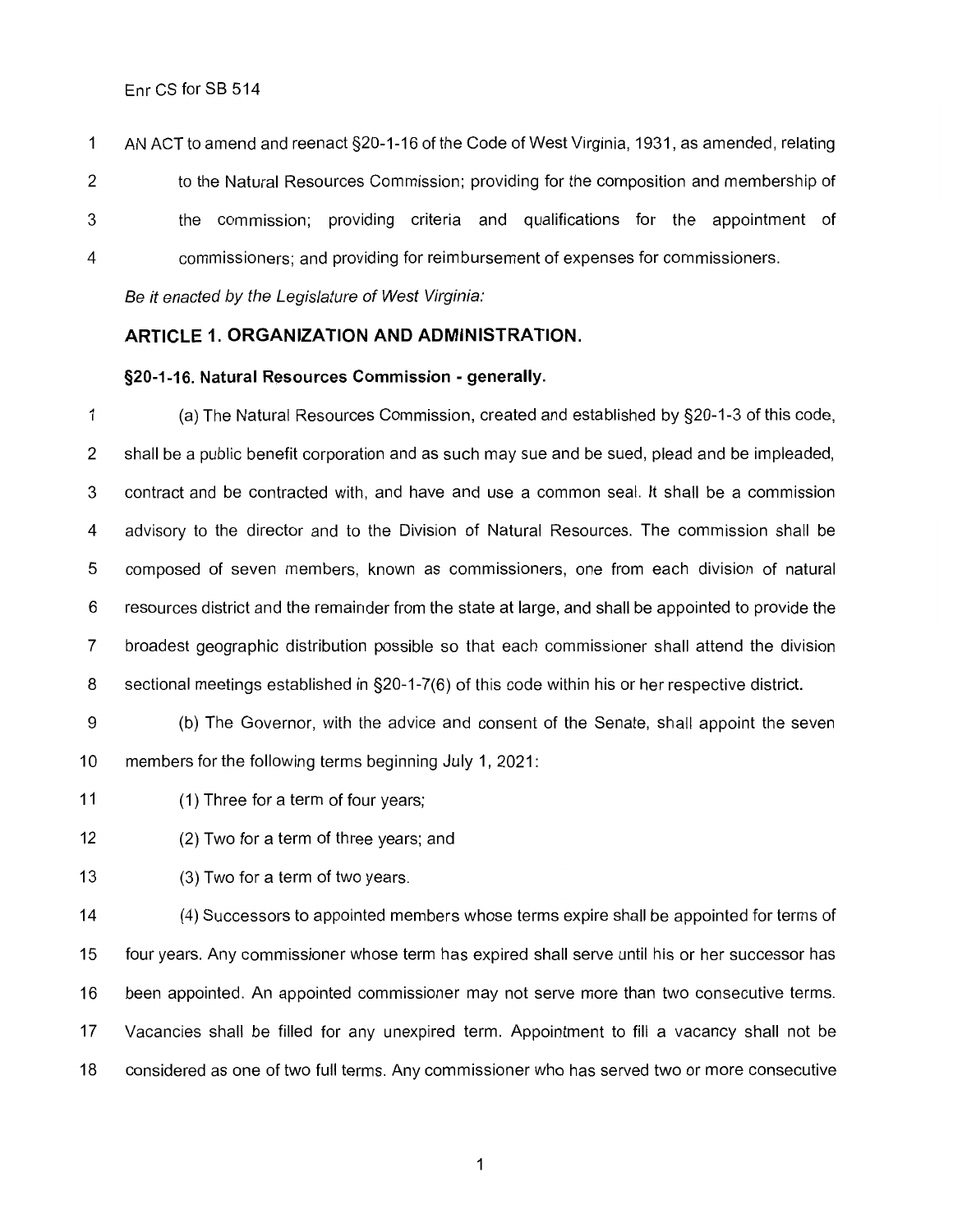Enr CS for SB 514

19 terms immediately preceding the effective date of this section shall not be excluded from 20 consideration for initial appointment under this section.

21 (c) The members of the commission shall be citizens and residents of the state, and shall 22 be selected with special emphasis on his or her interest in the conservation of the natural 23 resources of the state. No member of the commission shall be a candidate for or hold any public 24 office other than that of member of the commission; nor shall he or she be a member of any 25 committee of a political party. In case a member becomes a candidate for or accepts appointment 26 to any public office or political party committee, his or her position as member of the commission 27 shall be immediately vacated. The Director of the Division of Natural Resources may submit 28 recommendations to the Governor for the appointment of the commissioners.

29 (d) Commissioners are not entitled to compensation for services performed for the 30 commission, but may be reimbursed by the Division of Natural Resources for actual and 31 necessary expenses incurred for each day in which he or she is engaged in the discharge of 32 official duties, the actual expenses not to exceed the amount paid similar reimbursement to 33 members of the Legislature.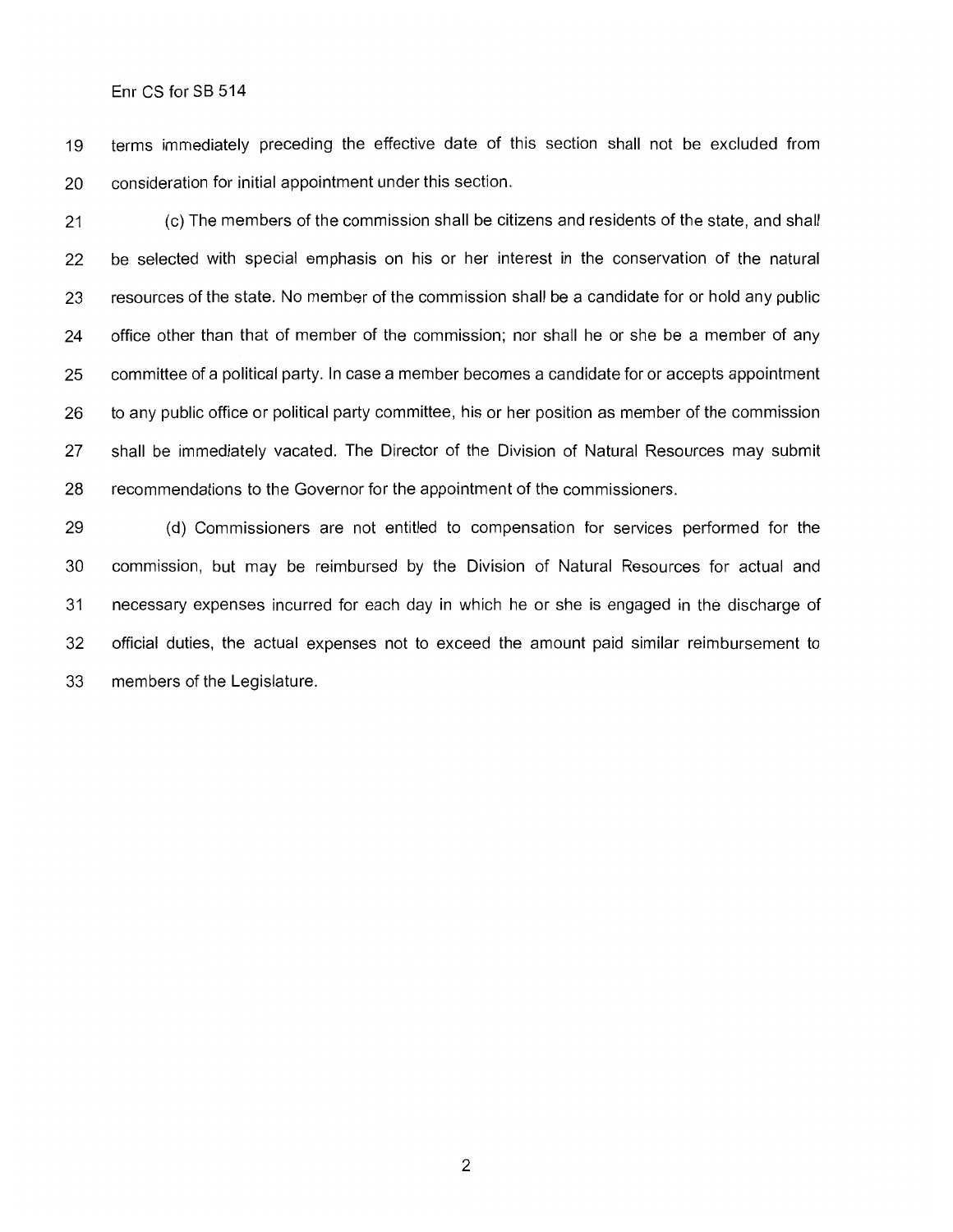The Joint Committee on Enrolled Bills hereby certifies that the foregoing bill is correctly enrolled.

Chairman, Serate Committee

Chairman, House Committee

Originated in the Senate.

In effect 90 days from passage.

Clerk of the Senate

旨  $rac{1}{20}$ <mark>ل</mark><br>پيا

Clerk of the House of Delegates

resident of the Senate

. . . . . .

Speaker of the House of Delegates

. . . . . . . . . . . 2021. Governor